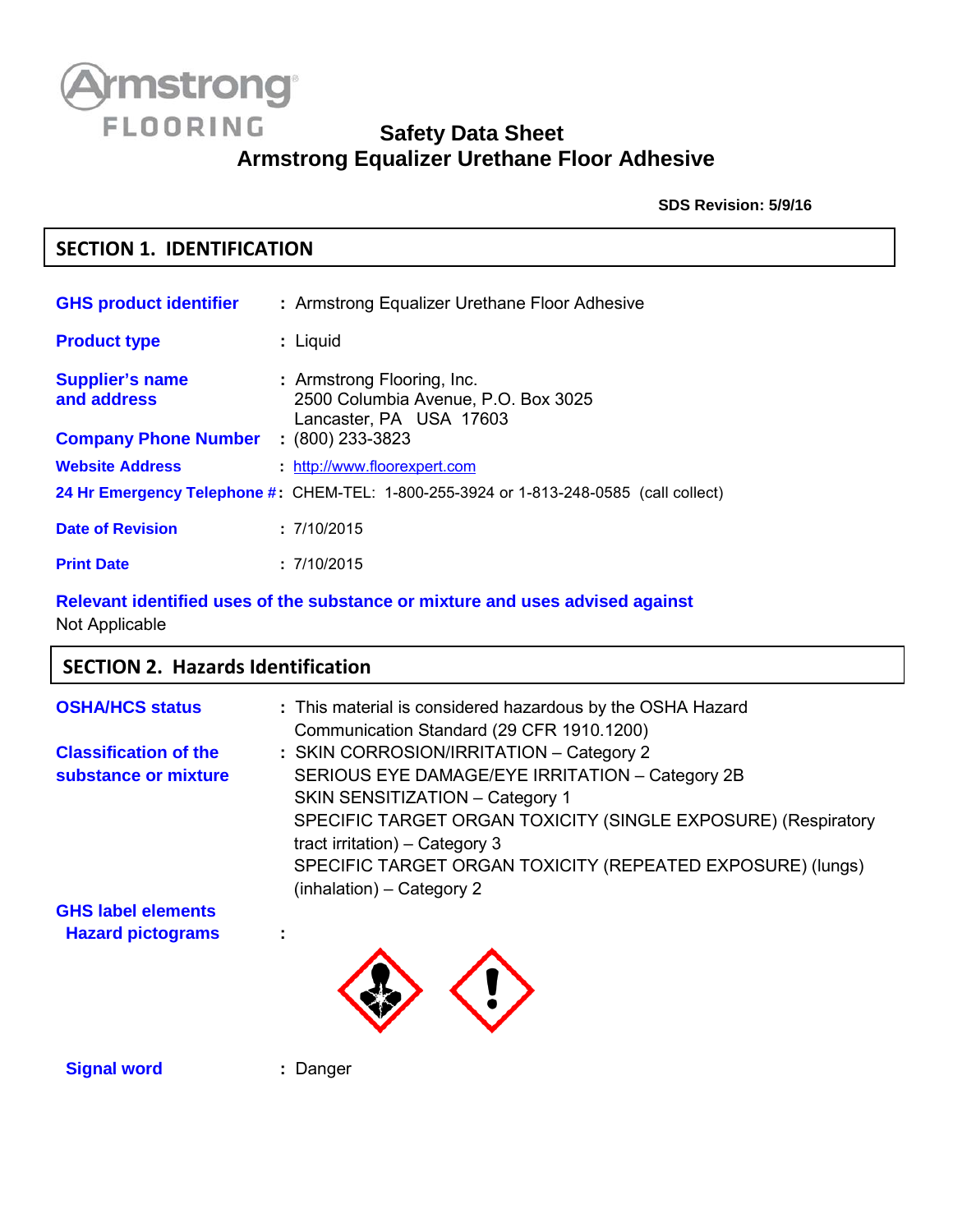## **Section 2. Hazards identification**

| <b>Hazard statements</b>                   | : Causes skin and eye irritation.<br>May cause allergy or asthma symptoms or breathing difficulties if inhaled.<br>May cause an allergic skin reaction.<br>May cause respiratory irritation.<br>May cause damage to organs through prolonged or repeated exposure if inhaled. (lungs)                                                                                                                                                                                                                                                                                                                                                                                 |
|--------------------------------------------|-----------------------------------------------------------------------------------------------------------------------------------------------------------------------------------------------------------------------------------------------------------------------------------------------------------------------------------------------------------------------------------------------------------------------------------------------------------------------------------------------------------------------------------------------------------------------------------------------------------------------------------------------------------------------|
| <b>Precautionary statements</b>            |                                                                                                                                                                                                                                                                                                                                                                                                                                                                                                                                                                                                                                                                       |
| <b>General</b>                             | : Read label before use. Keep out of reach of children. If medical advice is needed,<br>have product container or label at hand.                                                                                                                                                                                                                                                                                                                                                                                                                                                                                                                                      |
| <b>Prevention</b>                          | : Wear protective gloves. Wear eye or face protection. In case of inadequate ventilation<br>wear respiratory protection. Use only outdoors or in a well-ventilated area. Do not<br>breathe vapor. Wash hands thoroughly after handling. Contaminated work clothing<br>should not be allowed out of the workplace.                                                                                                                                                                                                                                                                                                                                                     |
| <b>Response</b>                            | Get medical attention if you feel unwell. IF INHALED: Remove victim to fresh air and<br>keep at rest in a position comfortable for breathing. Call a POISON CENTER or<br>physician if you feel unwell. If experiencing respiratory symptoms: Call a POISON<br>CENTER or physician. IF ON SKIN: Wash with plenty of soap and water. Take off<br>contaminated clothing. Wash contaminated clothing before reuse. If skin irritation or<br>rash occurs: Get medical attention. IF IN EYES: Rinse cautiously with water for<br>several minutes. Remove contact lenses, if present and easy to do. Continue rinsing. If<br>eye irritation persists: Get medical attention. |
| <b>Storage</b>                             | : Store locked up.                                                                                                                                                                                                                                                                                                                                                                                                                                                                                                                                                                                                                                                    |
| <b>Disposal</b>                            | Dispose of contents and container in accordance with all local, regional, national and<br>international regulations.                                                                                                                                                                                                                                                                                                                                                                                                                                                                                                                                                  |
| <b>Hazards not otherwise</b><br>classified | : None known.                                                                                                                                                                                                                                                                                                                                                                                                                                                                                                                                                                                                                                                         |

## **Section 3. Composition/information on ingredients**

## **Hazardous ingredients**

#### **United States**

| <b>Name</b>                                 | <b>CAS number</b> | $\frac{9}{6}$ |
|---------------------------------------------|-------------------|---------------|
| Distillates (petroleum), hydrotreated light | 64742-47-8        | $5 - 10$      |
| Lupranate MI                                | Mixture           | - 5           |

## **Canada**

| <b>Name</b>                                 | <b>CAS number</b> |          |
|---------------------------------------------|-------------------|----------|
| Distillates (petroleum), hydrotreated light | 64742-47-8        | $5 - 10$ |
| methylenediphenyl diisocyanate              | 26447-40-5        | 1 - 5    |
| 4,4'-methylenediphenyl diisocyanate         | 101-68-8          | 1 - 5    |

## **Mexico**

| <b>MEXICO</b>                                  |                      |                          |          |                     |   | <b>Classification</b> |          |                |  |
|------------------------------------------------|----------------------|--------------------------|----------|---------------------|---|-----------------------|----------|----------------|--|
| <b>Name</b>                                    | <b>CAS</b><br>number | UN number %              |          | <b>IDLH</b>         | Н |                       | <b>R</b> | <b>Special</b> |  |
| $ 4,4'$ -methylenediphenyl<br>diisocyanate     | 101-68-8             | <b>Not</b><br>available. | - 5      | $75 \text{ mg/m}^3$ |   |                       |          |                |  |
| Distillates (petroleum),<br>hydrotreated light | 64742-47-8           | <b>UN1993</b>            | $5 - 10$ |                     |   |                       |          |                |  |

Any concentration shown as a range is to protect confidentiality or is due to batch variation.

**There are no additional ingredients present which, within the current knowledge of the supplier and in the concentrations applicable, are classified as hazardous to health or the environment and hence require reporting in this section.** *Date of issue/Date of revision* **:** *5/09/2016. Version :<sup>5</sup>*

**Occupational exposure limits, if available, are listed in Section 8.**

 $\Gamma$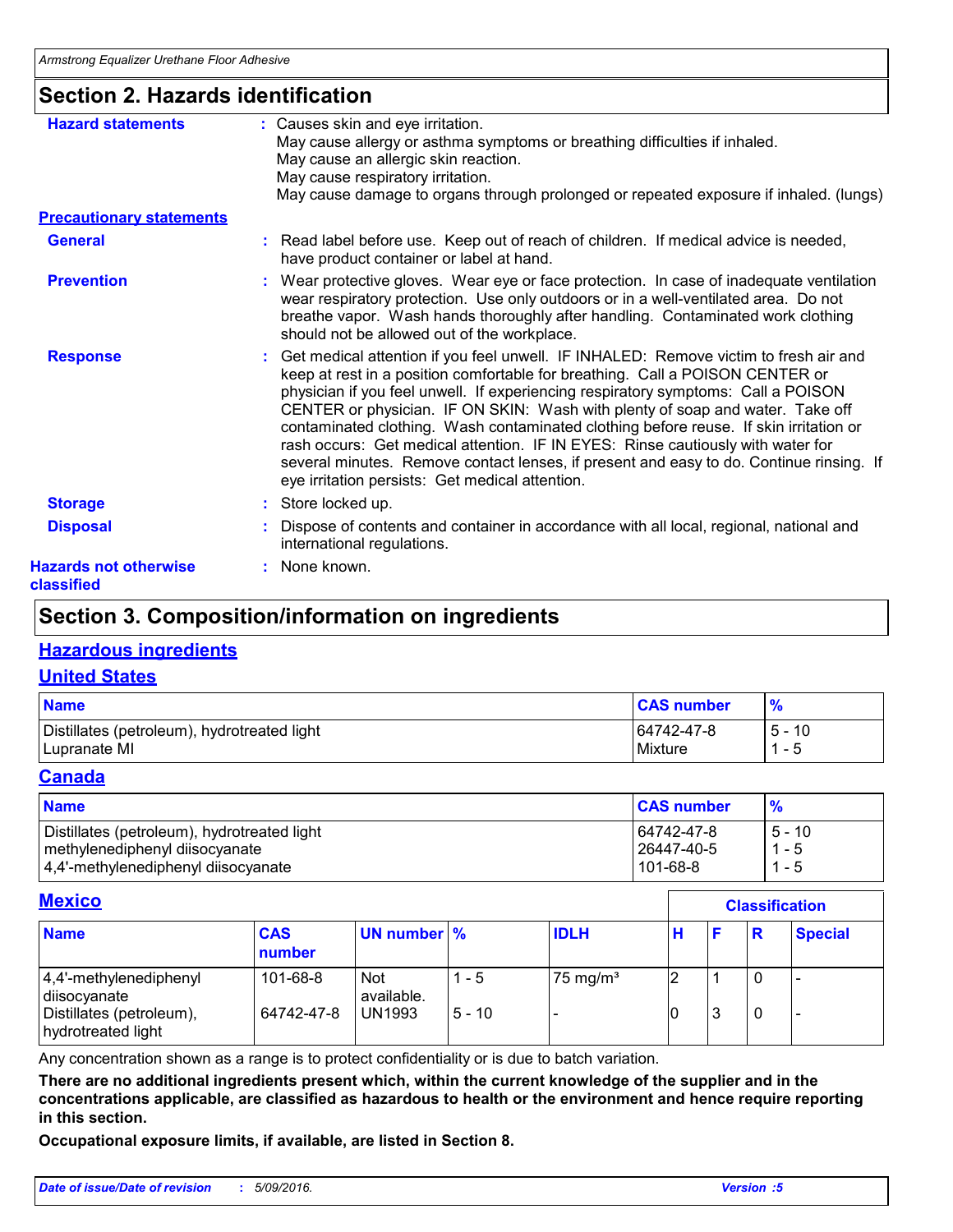## **Section 4. First aid measures**

| <b>Description of necessary first aid measures</b> |                                                                                                                                                                                                                                                                                                                                                                                                                                                                                                                                                                                                                                                                                                                                                                                                                                                                                                                                                                                       |
|----------------------------------------------------|---------------------------------------------------------------------------------------------------------------------------------------------------------------------------------------------------------------------------------------------------------------------------------------------------------------------------------------------------------------------------------------------------------------------------------------------------------------------------------------------------------------------------------------------------------------------------------------------------------------------------------------------------------------------------------------------------------------------------------------------------------------------------------------------------------------------------------------------------------------------------------------------------------------------------------------------------------------------------------------|
| <b>Eye contact</b>                                 | : Immediately flush eyes with plenty of water, occasionally lifting the upper and lower<br>eyelids. Check for and remove any contact lenses. Continue to rinse for at least 10<br>minutes. Get medical attention.                                                                                                                                                                                                                                                                                                                                                                                                                                                                                                                                                                                                                                                                                                                                                                     |
| <b>Inhalation</b>                                  | : Remove victim to fresh air and keep at rest in a position comfortable for breathing. If it<br>is suspected that fumes are still present, the rescuer should wear an appropriate mask<br>or self-contained breathing apparatus. If not breathing, if breathing is irregular or if<br>respiratory arrest occurs, provide artificial respiration or oxygen by trained personnel. It<br>may be dangerous to the person providing aid to give mouth-to-mouth resuscitation.<br>Get medical attention. If necessary, call a poison center or physician. If unconscious,<br>place in recovery position and get medical attention immediately. Maintain an open<br>airway. Loosen tight clothing such as a collar, tie, belt or waistband. In case of<br>inhalation of decomposition products in a fire, symptoms may be delayed. The exposed<br>person may need to be kept under medical surveillance for 48 hours. In the event of<br>any complaints or symptoms, avoid further exposure. |
| <b>Skin contact</b>                                | : Wash with plenty of soap and water. Remove contaminated clothing and shoes. Wash<br>contaminated clothing thoroughly with water before removing it, or wear gloves.<br>Continue to rinse for at least 10 minutes. Get medical attention. In the event of any<br>complaints or symptoms, avoid further exposure. Wash clothing before reuse. Clean<br>shoes thoroughly before reuse.                                                                                                                                                                                                                                                                                                                                                                                                                                                                                                                                                                                                 |
| <b>Ingestion</b>                                   | : Wash out mouth with water. Remove dentures if any. Remove victim to fresh air and<br>keep at rest in a position comfortable for breathing. If material has been swallowed and<br>the exposed person is conscious, give small quantities of water to drink. Stop if the<br>exposed person feels sick as vomiting may be dangerous. Do not induce vomiting<br>unless directed to do so by medical personnel. If vomiting occurs, the head should be<br>kept low so that vomit does not enter the lungs. Get medical attention following<br>exposure or if feeling unwell. Never give anything by mouth to an unconscious person.<br>If unconscious, place in recovery position and get medical attention immediately.<br>Maintain an open airway. Loosen tight clothing such as a collar, tie, belt or waistband.                                                                                                                                                                     |

## **Most important symptoms/effects, acute and delayed**

| <b>Potential acute health effects</b> |                                                                                                                                                                                                                                     |  |
|---------------------------------------|-------------------------------------------------------------------------------------------------------------------------------------------------------------------------------------------------------------------------------------|--|
| <b>Eye contact</b>                    | : Causes serious eye irritation.                                                                                                                                                                                                    |  |
| <b>Inhalation</b>                     | May cause respiratory irritation. May cause allergy or asthma symptoms or breathing<br>difficulties if inhaled. Exposure to decomposition products may cause a health hazard.<br>Serious effects may be delayed following exposure. |  |
| <b>Skin contact</b>                   | : Causes skin irritation. May cause an allergic skin reaction.                                                                                                                                                                      |  |
| <b>Ingestion</b>                      | : Irritating to mouth, throat and stomach.                                                                                                                                                                                          |  |
| <b>Over-exposure signs/symptoms</b>   |                                                                                                                                                                                                                                     |  |
| <b>Eye contact</b>                    | : Adverse symptoms may include the following:<br>pain or irritation<br>watering<br>redness                                                                                                                                          |  |
| <b>Inhalation</b>                     | Adverse symptoms may include the following:<br>respiratory tract irritation<br>coughing<br>wheezing and breathing difficulties<br>asthma                                                                                            |  |
| <b>Skin contact</b>                   | : Adverse symptoms may include the following:<br>irritation<br>redness                                                                                                                                                              |  |
| <b>Ingestion</b>                      | : No specific data.                                                                                                                                                                                                                 |  |
|                                       | <b>Indication of immediate medical attention and special treatment needed, if necessary</b>                                                                                                                                         |  |
| Date of issue/Date of revision        | : 5/09/2016.<br>Version :5<br>3/12                                                                                                                                                                                                  |  |
|                                       |                                                                                                                                                                                                                                     |  |

#### **Indication of immediate medical attention and special treatment needed, if necessary**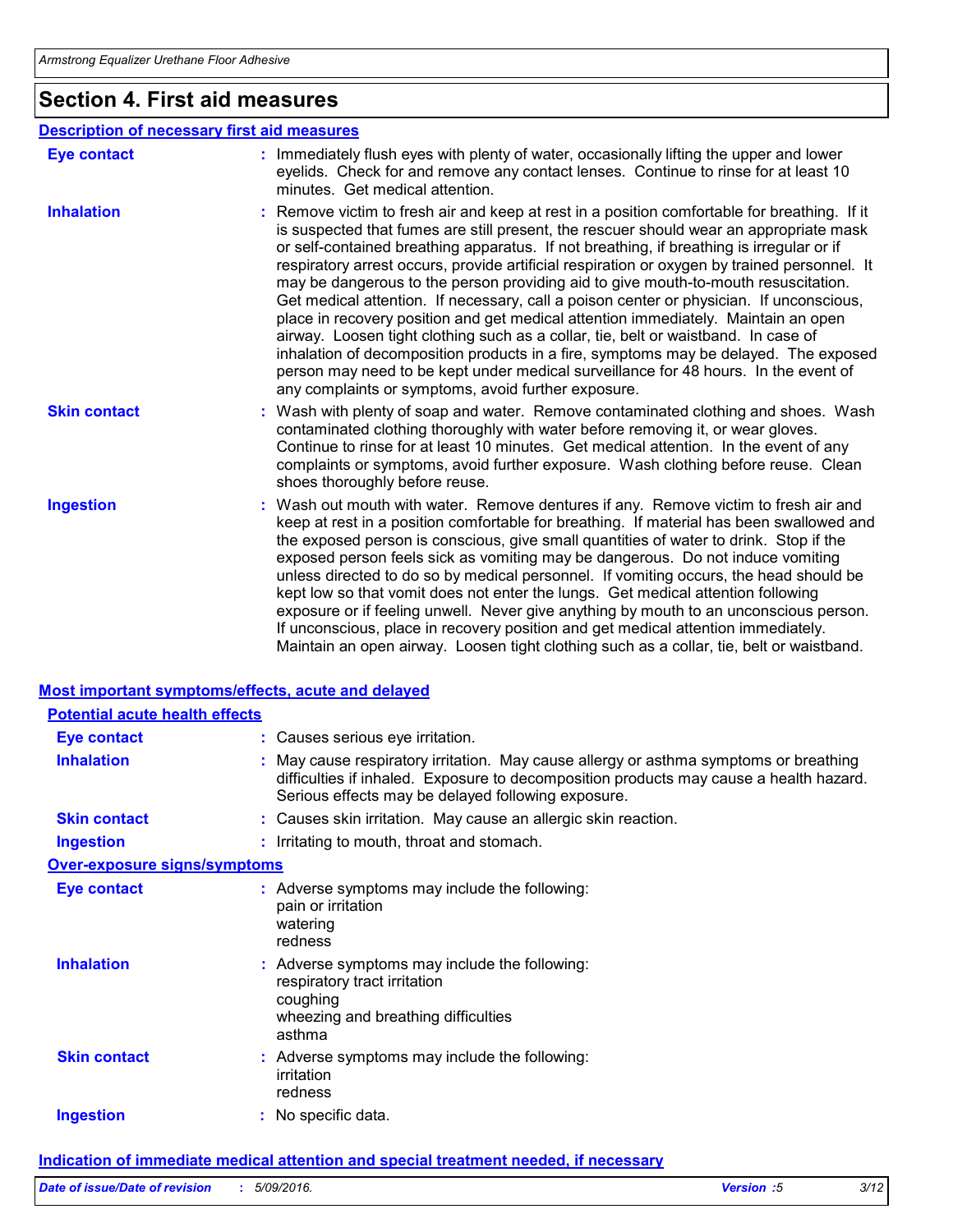# **Section 4. First aid measures**

| <b>Notes to physician</b>         | : In case of inhalation of decomposition products in a fire, symptoms may be delayed.<br>The exposed person may need to be kept under medical surveillance for 48 hours.                                                                                                                                                                                                                                        |
|-----------------------------------|-----------------------------------------------------------------------------------------------------------------------------------------------------------------------------------------------------------------------------------------------------------------------------------------------------------------------------------------------------------------------------------------------------------------|
| <b>Specific treatments</b>        | : No specific treatment.                                                                                                                                                                                                                                                                                                                                                                                        |
| <b>Protection of first-aiders</b> | : No action shall be taken involving any personal risk or without suitable training. If it is<br>suspected that fumes are still present, the rescuer should wear an appropriate mask or<br>self-contained breathing apparatus. It may be dangerous to the person providing aid to<br>give mouth-to-mouth resuscitation. Wash contaminated clothing thoroughly with water<br>before removing it, or wear gloves. |

**See toxicological information (Section 11)**

| <b>Section 5. Fire-fighting measures</b>                 |                                                                                                                                                                                                     |  |  |
|----------------------------------------------------------|-----------------------------------------------------------------------------------------------------------------------------------------------------------------------------------------------------|--|--|
| <b>Extinguishing media</b>                               |                                                                                                                                                                                                     |  |  |
| <b>Suitable extinguishing</b><br>media                   | : Use an extinguishing agent suitable for the surrounding fire.                                                                                                                                     |  |  |
| Unsuitable extinguishing<br>media                        | : None known.                                                                                                                                                                                       |  |  |
| <b>Specific hazards arising</b><br>from the chemical     | : In a fire or if heated, a pressure increase will occur and the container may burst.                                                                                                               |  |  |
| <b>Hazardous thermal</b><br>decomposition products       | Decomposition products may include the following materials:<br>carbon dioxide<br>carbon monoxide<br>nitrogen oxides                                                                                 |  |  |
| <b>Special protective actions</b><br>for fire-fighters   | : Promptly isolate the scene by removing all persons from the vicinity of the incident if<br>there is a fire. No action shall be taken involving any personal risk or without suitable<br>training. |  |  |
| <b>Special protective</b><br>equipment for fire-fighters | Fire-fighters should wear appropriate protective equipment and self-contained breathing<br>apparatus (SCBA) with a full face-piece operated in positive pressure mode.                              |  |  |

## **Section 6. Accidental release measures**

|                                                              | <b>Personal precautions, protective equipment and emergency procedures</b>                                                                                                                                                                                                                                                                                                                                       |
|--------------------------------------------------------------|------------------------------------------------------------------------------------------------------------------------------------------------------------------------------------------------------------------------------------------------------------------------------------------------------------------------------------------------------------------------------------------------------------------|
| For non-emergency<br>personnel                               | : No action shall be taken involving any personal risk or without suitable training.<br>Evacuate surrounding areas. Keep unnecessary and unprotected personnel from<br>entering. Do not touch or walk through spilled material. Avoid breathing vapor or mist.<br>Provide adequate ventilation. Wear appropriate respirator when ventilation is<br>inadequate. Put on appropriate personal protective equipment. |
| For emergency responders                                     | : If specialised clothing is required to deal with the spillage, take note of any information<br>in Section 8 on suitable and unsuitable materials. See also the information in "For non-<br>emergency personnel".                                                                                                                                                                                               |
| <b>Environmental precautions</b>                             | : Avoid dispersal of spilled material and runoff and contact with soil, waterways, drains<br>and sewers. Inform the relevant authorities if the product has caused environmental<br>pollution (sewers, waterways, soil or air).                                                                                                                                                                                  |
| <b>Methods and materials for containment and cleaning up</b> |                                                                                                                                                                                                                                                                                                                                                                                                                  |
| <b>Small spill</b>                                           | : Stop leak if without risk. Move containers from spill area. Dilute with water and mop up<br>if water-soluble. Alternatively, or if water-insoluble, absorb with an inert dry material and<br>place in an appropriate waste disposal container. Dispose of via a licensed waste<br>disposal contractor.                                                                                                         |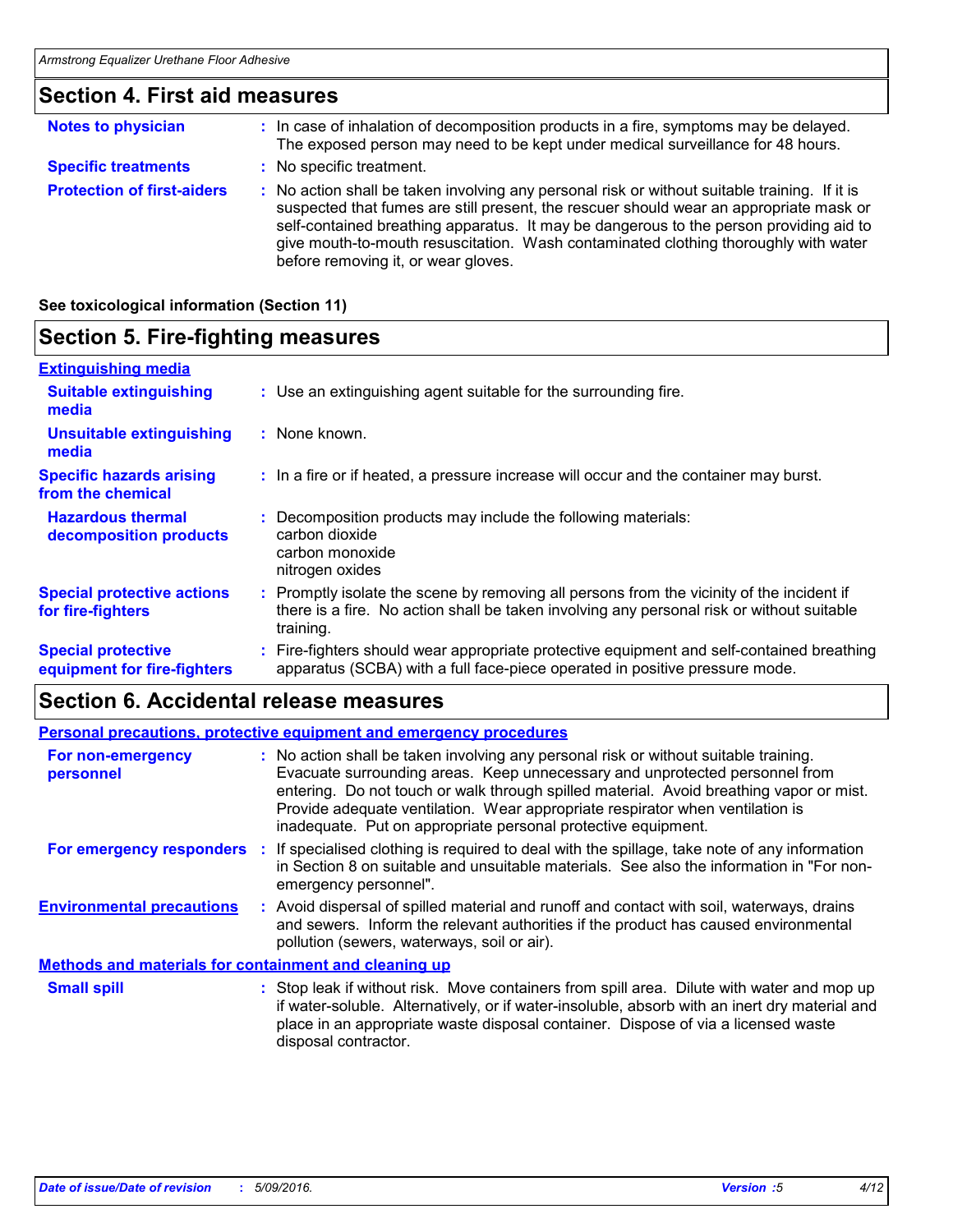## **Section 6. Accidental release measures**

| <b>Large spill</b> |  |
|--------------------|--|
|                    |  |

**Large spill the container of the Stop leak if without risk. Move containers from spill area. Approach release from** upwind. Prevent entry into sewers, water courses, basements or confined areas. Wash spillages into an effluent treatment plant or proceed as follows. Contain and collect spillage with non-combustible, absorbent material e.g. sand, earth, vermiculite or diatomaceous earth and place in container for disposal according to local regulations (see Section 13). Dispose of via a licensed waste disposal contractor. Contaminated absorbent material may pose the same hazard as the spilled product. Note: see Section 1 for emergency contact information and Section 13 for waste disposal.

## **Section 7. Handling and storage**

| <b>Precautions for safe handling</b>                                             |                                                                                                                                                                                                                                                                                                                                                                                                                                                                                                                                                                                                                                                                                                    |
|----------------------------------------------------------------------------------|----------------------------------------------------------------------------------------------------------------------------------------------------------------------------------------------------------------------------------------------------------------------------------------------------------------------------------------------------------------------------------------------------------------------------------------------------------------------------------------------------------------------------------------------------------------------------------------------------------------------------------------------------------------------------------------------------|
| <b>Protective measures</b>                                                       | : Put on appropriate personal protective equipment (see Section 8). Persons with a<br>history of skin sensitization problems or asthma, allergies or chronic or recurrent<br>respiratory disease should not be employed in any process in which this product is used.<br>Do not get in eyes or on skin or clothing. Do not breathe vapor or mist. Do not ingest.<br>Use only with adequate ventilation. Wear appropriate respirator when ventilation is<br>inadequate. Keep in the original container or an approved alternative made from a<br>compatible material, kept tightly closed when not in use. Empty containers retain<br>product residue and can be hazardous. Do not reuse container. |
| <b>Advice on general</b><br>occupational hygiene                                 | : Eating, drinking and smoking should be prohibited in areas where this material is<br>handled, stored and processed. Workers should wash hands and face before eating,<br>drinking and smoking. Remove contaminated clothing and protective equipment before<br>entering eating areas. See also Section 8 for additional information on hygiene<br>measures.                                                                                                                                                                                                                                                                                                                                      |
| <b>Conditions for safe storage,</b><br>including any<br><i>incompatibilities</i> | : Store in accordance with local regulations. Store in original container protected from<br>direct sunlight in a dry, cool and well-ventilated area, away from incompatible materials<br>(see Section 10) and food and drink. Store locked up. Keep container tightly closed<br>and sealed until ready for use. Containers that have been opened must be carefully<br>resealed and kept upright to prevent leakage. Do not store in unlabeled containers.<br>Use appropriate containment to avoid environmental contamination.                                                                                                                                                                     |

## **Section 8. Exposure controls/personal protection**

#### **Control parameters**

## **United States**

#### **Occupational exposure limits**

| <b>Ingredient name</b>                      | <b>Exposure limits</b>                                                                                                          |
|---------------------------------------------|---------------------------------------------------------------------------------------------------------------------------------|
| Distillates (petroleum), hydrotreated light | ACGIH TLV (United States, 4/2014). Absorbed through skin.<br>TWA: 200 mg/m <sup>3</sup> , (as total hydrocarbon vapor) 8 hours. |

#### **Canada**

| <b>Occupational exposure limits</b>                                         |                        |       | <b>TWA (8 hours)</b>  |              | STEL (15 mins) |                          |              | <b>Ceiling</b>           |                       |              |                  |
|-----------------------------------------------------------------------------|------------------------|-------|-----------------------|--------------|----------------|--------------------------|--------------|--------------------------|-----------------------|--------------|------------------|
| Ingredient                                                                  | <b>List name</b>       | ppm   | mg/<br>m <sup>3</sup> | <b>Other</b> | ppm            | mg/<br>m <sup>3</sup>    | <b>Other</b> | ppm                      | mg/<br>m <sup>3</sup> | <b>Other</b> | <b>Notations</b> |
| Distillates (petroleum), hydrotreated<br>light, as total hydrocarbon vapor  | <b>US ACGIH 4/2014</b> |       | 200                   |              |                |                          |              |                          |                       |              | [1]              |
| Distillates (petroleum), hydrotreated<br>light, as total hydrocarbon vapour | AB 4/2009              |       | 200                   |              |                |                          |              |                          |                       |              | [1]              |
|                                                                             | BC 4/2014              |       | 200                   |              |                | $\overline{\phantom{a}}$ |              | $\overline{\phantom{a}}$ |                       |              | [1] [A]          |
| Distillates (petroleum), hydrotreated<br>light                              | ON 1/2013              |       | 200                   |              |                | $\overline{\phantom{a}}$ |              | $\overline{\phantom{0}}$ |                       |              | $[1]$            |
| methylenediphenyl diisocyanate                                              | BC 4/2014              | 0.005 |                       |              |                | ۰                        |              | 0.01                     |                       |              |                  |
|                                                                             | ON 1/2013              | 0.005 |                       |              |                | $\overline{\phantom{0}}$ |              | 0.02                     |                       |              |                  |
| 4,4'-methylenediphenyl diisocyanate                                         | <b>US ACGIH 4/2014</b> | 0.005 |                       |              |                | $\overline{\phantom{0}}$ |              |                          |                       |              |                  |
|                                                                             | AB 4/2009              | 0.005 | 0.05                  |              |                | $\overline{\phantom{0}}$ |              |                          |                       |              |                  |
|                                                                             | BC 4/2014              | 0.005 |                       |              |                | $\overline{\phantom{0}}$ |              | 0.01                     |                       |              | $[1][3]$         |
|                                                                             | ON 1/2013              | 0.005 |                       |              |                | $\overline{\phantom{0}}$ |              |                          |                       |              |                  |
|                                                                             | QC 1/2014              | 0.005 | 0.051                 |              |                | $\overline{\phantom{0}}$ |              | $\overline{\phantom{0}}$ |                       |              | $[3]$            |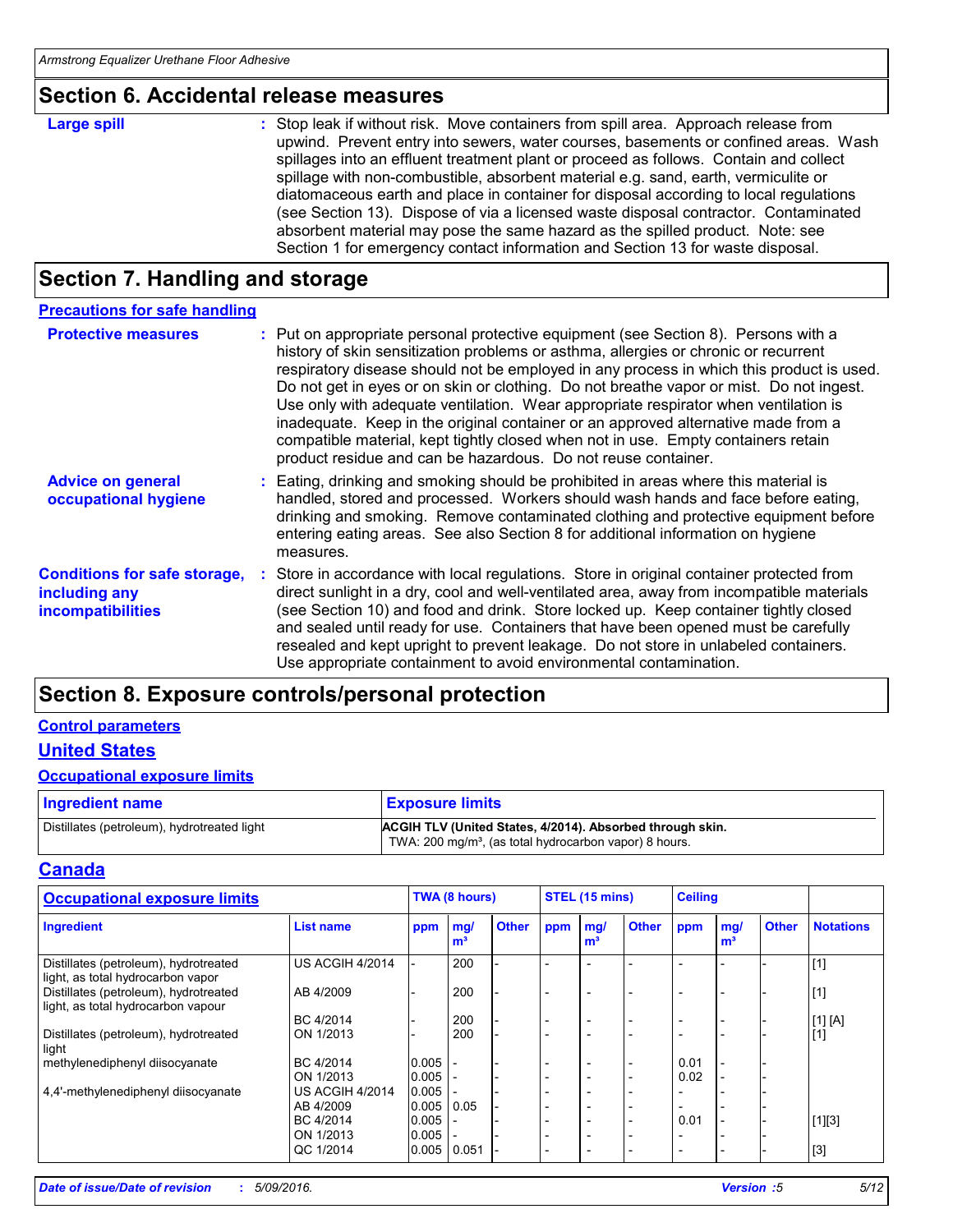## **Section 8. Exposure controls/personal protection**

[1]Absorbed through skin. [3]Skin sensitization **Notes:** [A]as total hydrocarbon vapour

## **Mexico**

#### **Occupational exposure limits**

| Ingredient                                  | <b>Exposure limits</b>                                             |
|---------------------------------------------|--------------------------------------------------------------------|
| Distillates (petroleum), hydrotreated light | ACGIH TLV (United States, 4/2014). Absorbed through skin.          |
|                                             | TWA: 200 mg/m <sup>3</sup> , (as total hydrocarbon vapor) 8 hours. |
| 4.4'-methylenediphenyl diisocyanate         | NOM-010-STPS (Mexico, 9/2000).                                     |
|                                             | LMPE-PPT: 0.005 ppm 8 hours.                                       |
|                                             | LMPE-PPT: $0.051$ mg/m <sup>3</sup> 8 hours.                       |

#### **Consult local authorities for acceptable exposure limits.**

| <b>Date of issue/Date of revision</b>             | : 5/09/2016.                                                                                                                                                                                                                                                                                                                                                                                                                                                                                                                                                                                                         | Version :5 | 6/12 |
|---------------------------------------------------|----------------------------------------------------------------------------------------------------------------------------------------------------------------------------------------------------------------------------------------------------------------------------------------------------------------------------------------------------------------------------------------------------------------------------------------------------------------------------------------------------------------------------------------------------------------------------------------------------------------------|------------|------|
|                                                   |                                                                                                                                                                                                                                                                                                                                                                                                                                                                                                                                                                                                                      |            |      |
| <b>Respiratory protection</b>                     | Use a properly fitted, air-purifying or air-fed respirator complying with an approved<br>standard if a risk assessment indicates this is necessary. Respirator selection must be<br>based on known or anticipated exposure levels, the hazards of the product and the safe<br>working limits of the selected respirator.                                                                                                                                                                                                                                                                                             |            |      |
| <b>Other skin protection</b>                      | Appropriate footwear and any additional skin protection measures should be selected<br>based on the task being performed and the risks involved and should be approved by a<br>specialist before handling this product.                                                                                                                                                                                                                                                                                                                                                                                              |            |      |
| <b>Body protection</b>                            | : Personal protective equipment for the body should be selected based on the task being<br>performed and the risks involved and should be approved by a specialist before<br>handling this product.                                                                                                                                                                                                                                                                                                                                                                                                                  |            |      |
| <b>Hand protection</b>                            | Chemical-resistant, impervious gloves complying with an approved standard should be<br>worn at all times when handling chemical products if a risk assessment indicates this is<br>necessary. Considering the parameters specified by the glove manufacturer, check<br>during use that the gloves are still retaining their protective properties. It should be<br>noted that the time to breakthrough for any glove material may be different for different<br>glove manufacturers. In the case of mixtures, consisting of several substances, the<br>protection time of the gloves cannot be accurately estimated. |            |      |
| <b>Skin protection</b>                            |                                                                                                                                                                                                                                                                                                                                                                                                                                                                                                                                                                                                                      |            |      |
| <b>Eye/face protection</b>                        | Safety eyewear complying with an approved standard should be used when a risk<br>assessment indicates this is necessary to avoid exposure to liquid splashes, mists,<br>gases or dusts. If contact is possible, the following protection should be worn, unless<br>the assessment indicates a higher degree of protection: chemical splash goggles.                                                                                                                                                                                                                                                                  |            |      |
| <b>Hygiene measures</b>                           | : Wash hands, forearms and face thoroughly after handling chemical products, before<br>eating, smoking and using the lavatory and at the end of the working period.<br>Appropriate techniques should be used to remove potentially contaminated clothing.<br>Contaminated work clothing should not be allowed out of the workplace. Wash<br>contaminated clothing before reusing. Ensure that eyewash stations and safety<br>showers are close to the workstation location.                                                                                                                                          |            |      |
| <b>Individual protection measures</b>             |                                                                                                                                                                                                                                                                                                                                                                                                                                                                                                                                                                                                                      |            |      |
| <b>Environmental exposure</b><br><b>controls</b>  | Emissions from ventilation or work process equipment should be checked to ensure<br>they comply with the requirements of environmental protection legislation. In some<br>cases, fume scrubbers, filters or engineering modifications to the process equipment<br>will be necessary to reduce emissions to acceptable levels.                                                                                                                                                                                                                                                                                        |            |      |
| <b>Appropriate engineering</b><br><b>controls</b> | : Use only with adequate ventilation. If user operations generate dust, fumes, gas, vapor<br>or mist, use process enclosures, local exhaust ventilation or other engineering controls<br>to keep worker exposure to airborne contaminants below any recommended or statutory<br>limits.                                                                                                                                                                                                                                                                                                                              |            |      |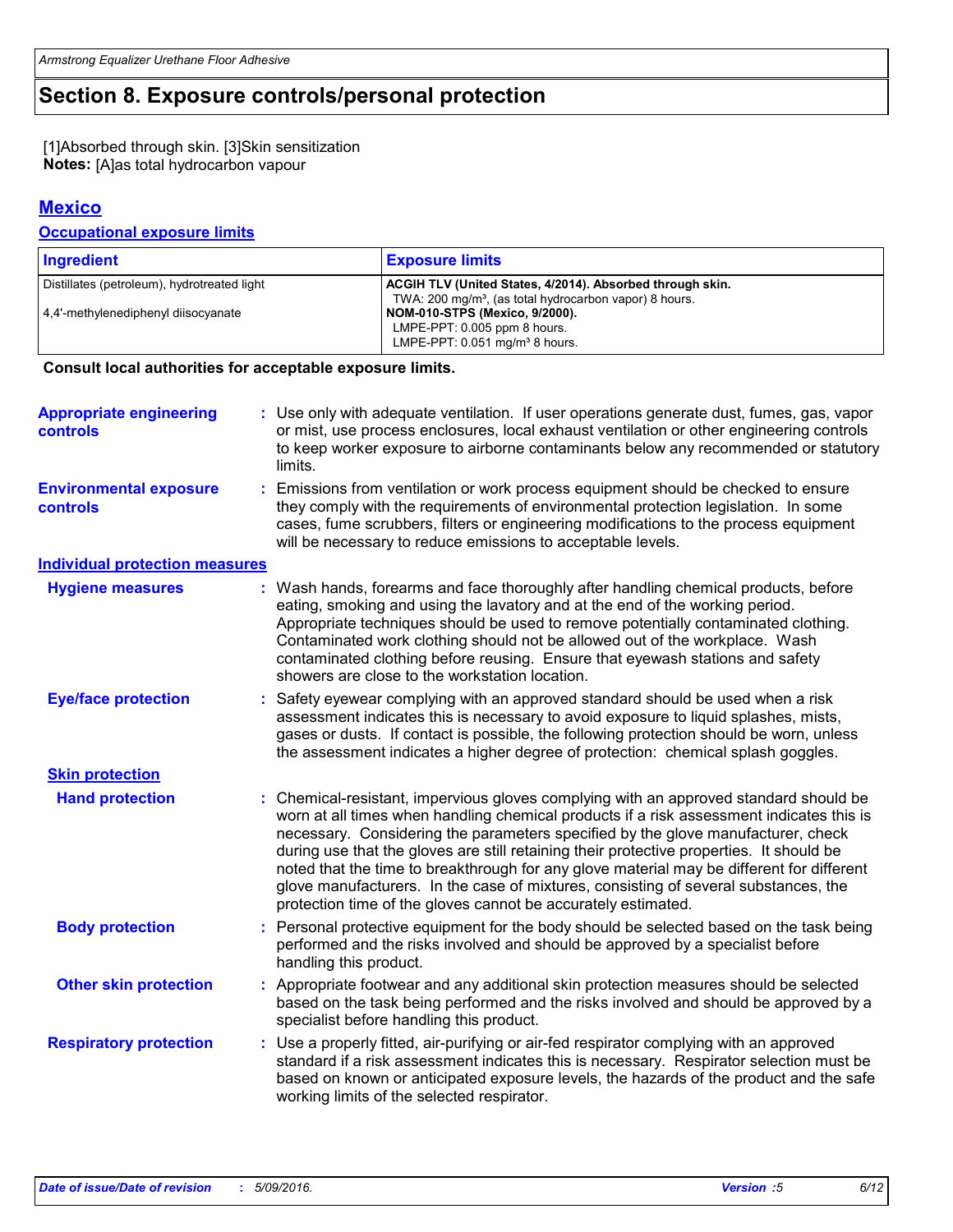## **Section 9. Physical and chemical properties**

#### **Appearance**

| <b>Physical state</b>                             | : Liquid. [Paste.]                                                |
|---------------------------------------------------|-------------------------------------------------------------------|
| <b>Color</b>                                      | $:$ Tan.                                                          |
| <b>Odor</b>                                       | $:$ Faint odor.                                                   |
| <b>Odor threshold</b>                             | : Not available.                                                  |
| pH                                                | : Not applicable.                                                 |
| <b>Melting point</b>                              | : Not available.                                                  |
| <b>Boiling point</b>                              | : Not available.                                                  |
| <b>Flash point</b>                                | : Closed cup: >93.3°C (>199.9°F) [Setaflash.]                     |
| <b>VOC (less water, less)</b><br>exempt solvents) | $: 79$ g/l                                                        |
| <b>Relative density</b>                           | : 1.39                                                            |
| <b>Solubility</b>                                 | : Insoluble in the following materials: cold water and hot water. |

## **Section 10. Stability and reactivity**

| <b>Reactivity</b>                            | No specific test data related to reactivity available for this product or its ingredients.              |
|----------------------------------------------|---------------------------------------------------------------------------------------------------------|
| <b>Chemical stability</b>                    | : The product is stable.                                                                                |
| <b>Possibility of hazardous</b><br>reactions | Hazardous reactions or instability may occur under certain conditions of storage or use.                |
| <b>Conditions to avoid</b>                   | No specific data.                                                                                       |
| <b>Incompatible materials</b>                | No specific data.                                                                                       |
| <b>Hazardous decomposition</b><br>products   | Under normal conditions of storage and use, hazardous decomposition products should<br>not be produced. |

## **Section 11. Toxicological information**

#### **Information on toxicological effects**

| <b>Sensitization</b>                                       |                                                                                                                                                                         |
|------------------------------------------------------------|-------------------------------------------------------------------------------------------------------------------------------------------------------------------------|
| <b>Conclusion/Summary</b>                                  |                                                                                                                                                                         |
| <b>Skin</b>                                                | : Contains isocyanates. May cause sensitization by skin contact. Once sensitized, a<br>severe allergic reaction may occur when subsequently exposed to very low levels. |
| <b>Respiratory</b>                                         | : Contains isocyanates. May cause sensitization by inhalation. Once sensitized, a severe<br>allergic reaction may occur when subsequently exposed to very low levels.   |
| <b>Consifie tovant example tovinity (pingle expensive)</b> |                                                                                                                                                                         |

#### **Specific target organ toxicity (single exposure)**

| <b>Name</b>  | <b>Category</b> | <b>Route of</b><br><b>exposure</b> | <b>Target organs</b>                     |
|--------------|-----------------|------------------------------------|------------------------------------------|
| Lupranate MI | Category 3      | Not applicable.                    | Respiratory tract<br><b>l</b> irritation |

#### **Specific target organ toxicity (repeated exposure)**

| <b>Name</b>  | <b>Category</b> | <b>Route of</b><br><b>exposure</b> | <b>Target organs</b> |
|--------------|-----------------|------------------------------------|----------------------|
| Lupranate MI | Category 2      | Inhalation                         | I Not determined     |

## **Aspiration hazard**

| <b>Name</b>                                  | <b>Result</b>                  |
|----------------------------------------------|--------------------------------|
| Distillates (petroleum), hydrotreated light  | ASPIRATION HAZARD - Category 1 |
|                                              |                                |
|                                              |                                |
| Date of issue/Date of revision<br>5/09/2016. | 7/12<br>Version: 5             |
|                                              |                                |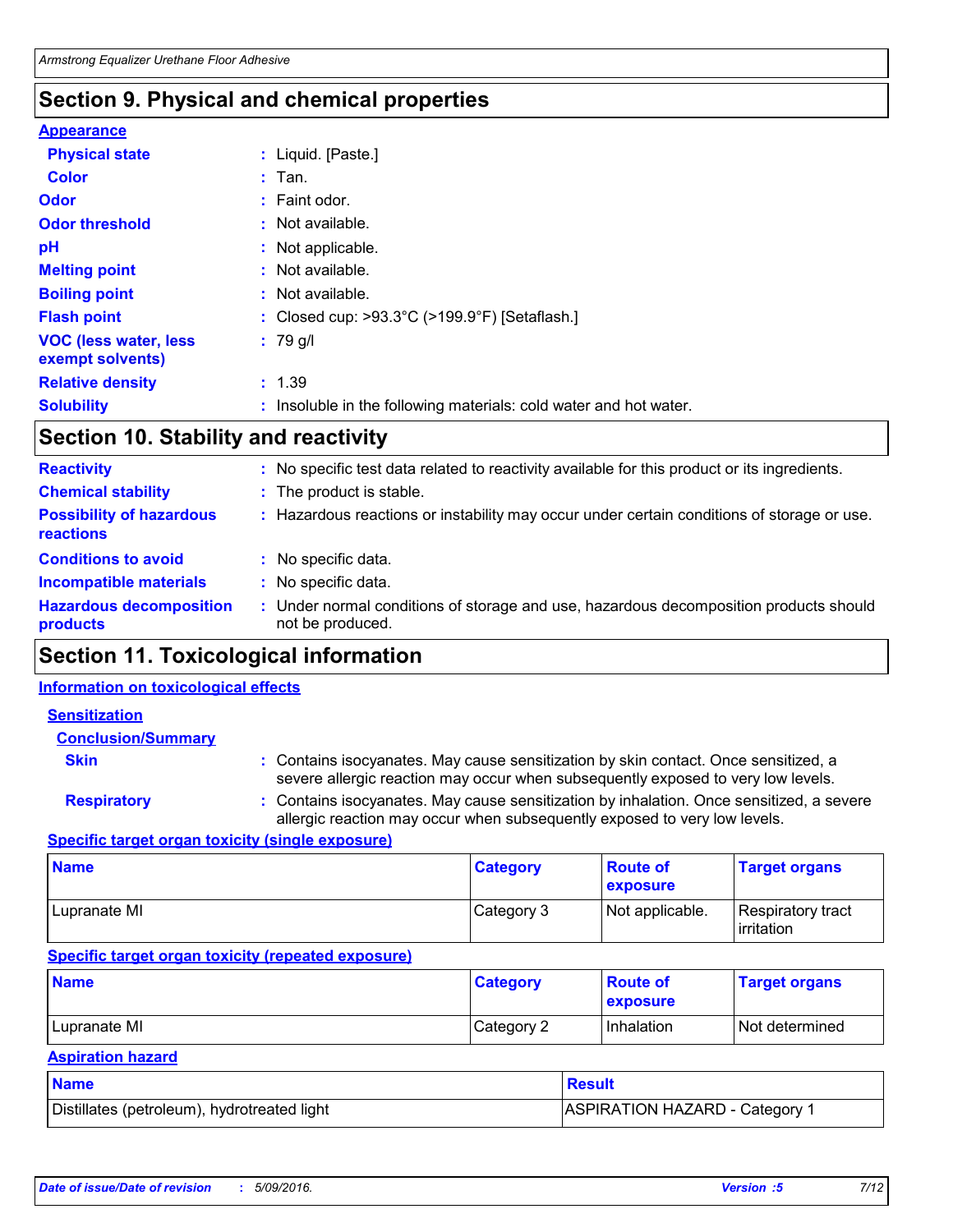# **Section 11. Toxicological information**

| <b>Information on the likely</b><br>routes of exposure | : Routes of entry anticipated: Oral, Dermal, Inhalation.                                                                                                                                                                              |
|--------------------------------------------------------|---------------------------------------------------------------------------------------------------------------------------------------------------------------------------------------------------------------------------------------|
| <b>Potential acute health effects</b>                  |                                                                                                                                                                                                                                       |
| <b>Eye contact</b>                                     | : Causes serious eye irritation.                                                                                                                                                                                                      |
| <b>Inhalation</b>                                      | : May cause respiratory irritation. May cause allergy or asthma symptoms or breathing<br>difficulties if inhaled. Exposure to decomposition products may cause a health hazard.<br>Serious effects may be delayed following exposure. |
| <b>Skin contact</b>                                    | : Causes skin irritation. May cause an allergic skin reaction.                                                                                                                                                                        |
| <b>Ingestion</b>                                       | : Irritating to mouth, throat and stomach.                                                                                                                                                                                            |
|                                                        | <b>Symptoms related to the physical, chemical and toxicological characteristics</b>                                                                                                                                                   |
| <b>Eye contact</b>                                     | : Adverse symptoms may include the following:<br>pain or irritation<br>watering<br>redness                                                                                                                                            |
| <b>Inhalation</b>                                      | : Adverse symptoms may include the following:<br>respiratory tract irritation<br>coughing<br>wheezing and breathing difficulties<br>asthma                                                                                            |
| <b>Skin contact</b>                                    | : Adverse symptoms may include the following:<br>irritation<br>redness                                                                                                                                                                |
| <b>Ingestion</b>                                       | : No specific data.                                                                                                                                                                                                                   |
|                                                        | Delayed and immediate effects and also chronic effects from short and long term exposure                                                                                                                                              |
| <b>Short term exposure</b>                             |                                                                                                                                                                                                                                       |
| <b>Potential immediate</b><br>effects                  | : Not available.                                                                                                                                                                                                                      |
| <b>Potential delayed effects</b>                       | : Not available.                                                                                                                                                                                                                      |
| <b>Long term exposure</b>                              |                                                                                                                                                                                                                                       |
| <b>Potential immediate</b><br>effects                  | : Not available.                                                                                                                                                                                                                      |
| <b>Potential delayed effects</b>                       | : Not available.                                                                                                                                                                                                                      |
| <b>Potential chronic health effects</b>                |                                                                                                                                                                                                                                       |
| <b>Conclusion/Summary</b>                              | : Contains isocyanates. May cause allergic reactions in certain individuals. Once<br>sensitized, a severe allergic reaction may occur when subsequently exposed to very low<br>levels.                                                |
| <b>General</b>                                         | : May cause damage to organs through prolonged or repeated exposure if inhaled. Once<br>sensitized, a severe allergic reaction may occur when subsequently exposed to very low<br>levels.                                             |
| <b>Carcinogenicity</b>                                 | : No known significant effects or critical hazards.                                                                                                                                                                                   |
| <b>Mutagenicity</b>                                    | : No known significant effects or critical hazards.                                                                                                                                                                                   |
| <b>Teratogenicity</b>                                  | : No known significant effects or critical hazards.                                                                                                                                                                                   |
| <b>Developmental effects</b>                           | : No known significant effects or critical hazards.                                                                                                                                                                                   |
| <b>Fertility effects</b>                               | : No known significant effects or critical hazards.                                                                                                                                                                                   |
|                                                        |                                                                                                                                                                                                                                       |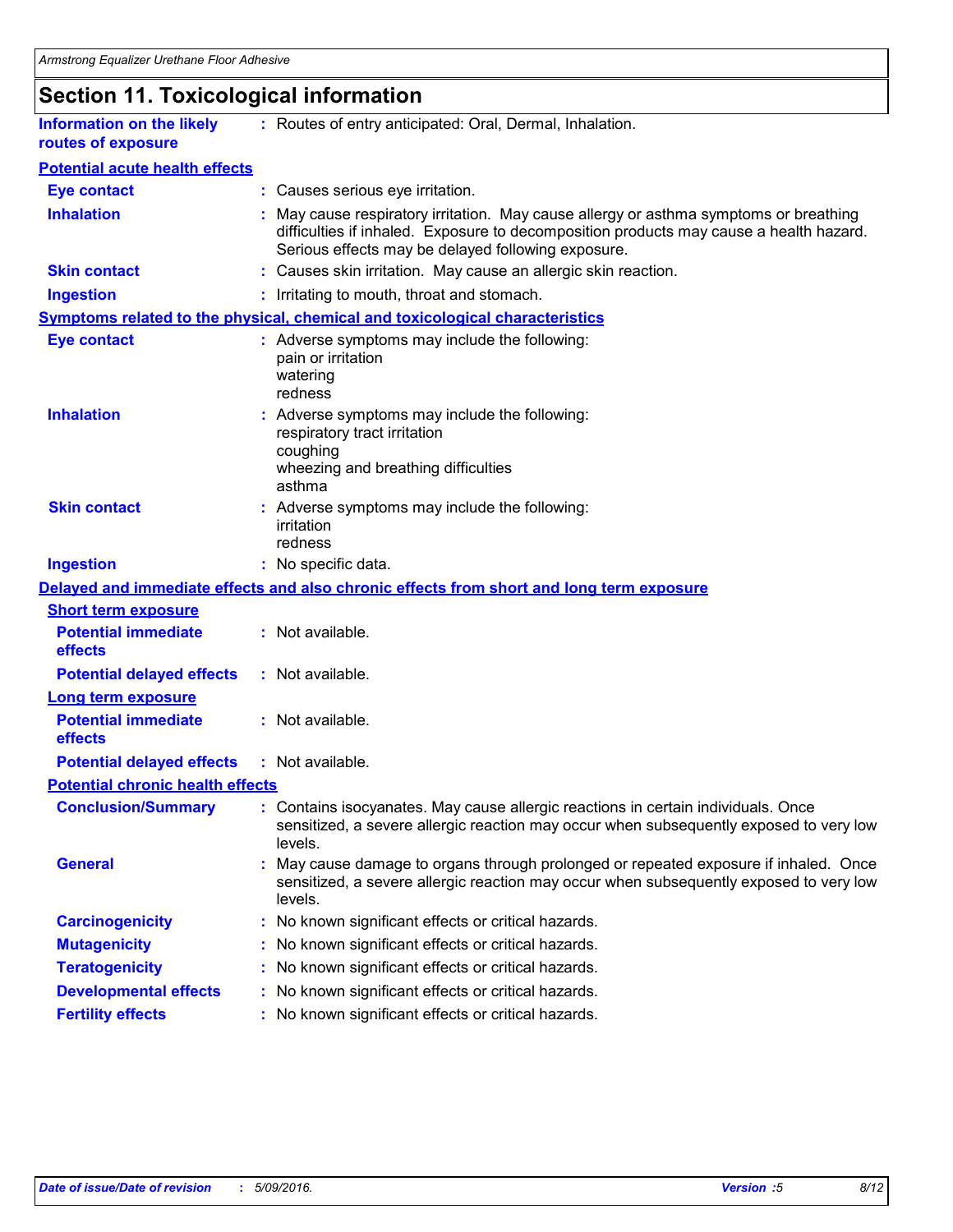## **Section 12. Ecological information**

| <b>Toxicity</b>                                |                                                                                                                                                                                                                                                                                                                                                                                                                                                                                                                                                                                                                                                                                                                                                                                                                                                                                                                                                                                                                               |                            |                 |  |  |
|------------------------------------------------|-------------------------------------------------------------------------------------------------------------------------------------------------------------------------------------------------------------------------------------------------------------------------------------------------------------------------------------------------------------------------------------------------------------------------------------------------------------------------------------------------------------------------------------------------------------------------------------------------------------------------------------------------------------------------------------------------------------------------------------------------------------------------------------------------------------------------------------------------------------------------------------------------------------------------------------------------------------------------------------------------------------------------------|----------------------------|-----------------|--|--|
| <b>Product/ingredient name</b>                 | <b>Result</b>                                                                                                                                                                                                                                                                                                                                                                                                                                                                                                                                                                                                                                                                                                                                                                                                                                                                                                                                                                                                                 | <b>Species</b>             | <b>Exposure</b> |  |  |
| Distillates (petroleum),<br>hydrotreated light | Acute LC50 2200 µg/l Fresh water                                                                                                                                                                                                                                                                                                                                                                                                                                                                                                                                                                                                                                                                                                                                                                                                                                                                                                                                                                                              | Fish - Lepomis macrochirus | 4 days          |  |  |
| <b>Conclusion/Summary</b>                      | : Not available.                                                                                                                                                                                                                                                                                                                                                                                                                                                                                                                                                                                                                                                                                                                                                                                                                                                                                                                                                                                                              |                            |                 |  |  |
| <b>Persistence and degradability</b>           |                                                                                                                                                                                                                                                                                                                                                                                                                                                                                                                                                                                                                                                                                                                                                                                                                                                                                                                                                                                                                               |                            |                 |  |  |
| Not available.                                 |                                                                                                                                                                                                                                                                                                                                                                                                                                                                                                                                                                                                                                                                                                                                                                                                                                                                                                                                                                                                                               |                            |                 |  |  |
| <b>Other adverse effects</b>                   | : No known significant effects or critical hazards.                                                                                                                                                                                                                                                                                                                                                                                                                                                                                                                                                                                                                                                                                                                                                                                                                                                                                                                                                                           |                            |                 |  |  |
| <b>Section 13. Disposal considerations</b>     |                                                                                                                                                                                                                                                                                                                                                                                                                                                                                                                                                                                                                                                                                                                                                                                                                                                                                                                                                                                                                               |                            |                 |  |  |
| <b>Disposal methods</b>                        | : The generation of waste should be avoided or minimized wherever possible. Disposal<br>of this product, solutions and any by-products should at all times comply with the<br>requirements of environmental protection and waste disposal legislation and any<br>regional local authority requirements. Dispose of surplus and non-recyclable products<br>via a licensed waste disposal contractor. Waste should not be disposed of untreated to<br>the sewer unless fully compliant with the requirements of all authorities with jurisdiction.<br>Waste packaging should be recycled. Incineration or landfill should only be considered<br>when recycling is not feasible. This material and its container must be disposed of in a<br>safe way. Care should be taken when handling emptied containers that have not been<br>cleaned or rinsed out. Empty containers or liners may retain some product residues.<br>Avoid dispersal of spilled material and runoff and contact with soil, waterways, drains<br>and sewers. |                            |                 |  |  |

## **Section 14. Transport information**

|                                        | <b>DOT</b><br><b>Classification</b> | <b>TDG</b><br><b>Classification</b> | <b>Mexico</b><br><b>Classification</b> | <b>ADR/RID</b> | <b>IMDG</b>       | <b>IATA</b>    |
|----------------------------------------|-------------------------------------|-------------------------------------|----------------------------------------|----------------|-------------------|----------------|
| <b>UN number</b>                       | Not regulated.                      | Not regulated.                      | Not regulated.                         | Not regulated. | Not regulated.    | Not regulated. |
| <b>UN proper</b><br>shipping name      |                                     |                                     |                                        |                |                   |                |
| <b>Transport</b><br>hazard class(es)   |                                     |                                     |                                        |                |                   |                |
| <b>Packing group</b>                   | $\blacksquare$                      |                                     | $\blacksquare$                         |                | $\qquad \qquad -$ |                |
| <b>Environmental</b><br><b>hazards</b> | No.                                 | No.                                 | No.                                    | No.            | No.               | No.            |
| <b>Additional</b><br>information       |                                     |                                     |                                        |                |                   |                |

**Special precautions for user Transport within user's premises:** always transport in closed containers that are **:** upright and secure. Ensure that persons transporting the product know what to do in the event of an accident or spillage.

**Transport in bulk according :** Not available. **to Annex II of MARPOL 73/78 and the IBC Code** *Date of issue/Date of revision* **:** *5/09/2016. Version :<sup>5</sup> 9/12*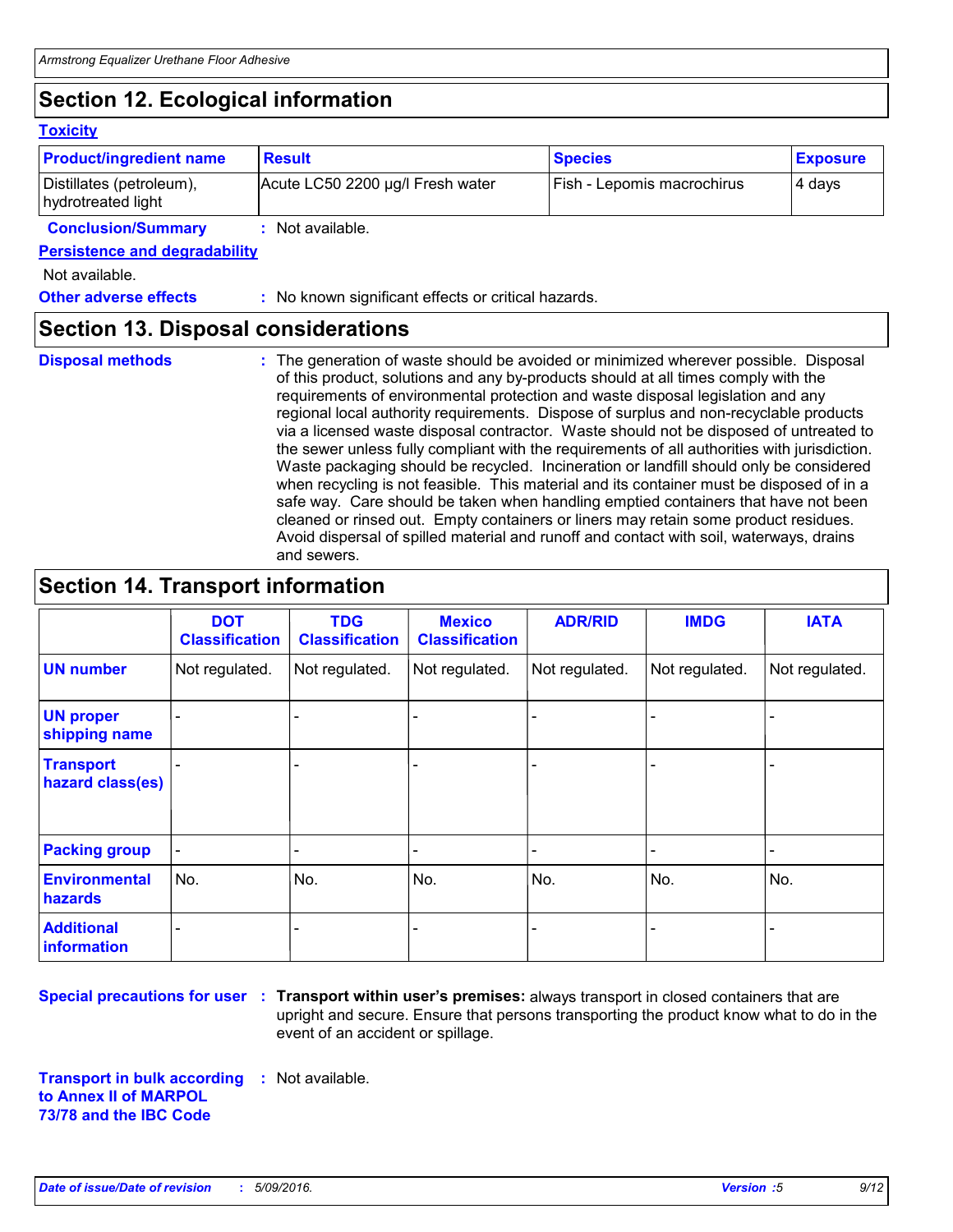## **Section 15. Regulatory information**

| <b>U.S. Federal regulations</b>                                                   |                                       | : TSCA 8(a) PAIR: methylenediphenyl diisocyanate; 4,4'-methylenediphenyl diisocyanate<br><b>TSCA 8(a) CDR Exempt/Partial exemption: Not determined</b> |  |  |
|-----------------------------------------------------------------------------------|---------------------------------------|--------------------------------------------------------------------------------------------------------------------------------------------------------|--|--|
|                                                                                   | United States inventory (TSCA<br>8b): | All components are listed or exempted.                                                                                                                 |  |  |
| <b>Clean Air Act Section 112</b><br>(b) Hazardous Air<br><b>Pollutants (HAPS)</b> | : Listed                              |                                                                                                                                                        |  |  |
| <b>Clean Air Act Section 602</b><br><b>Class I Substances</b>                     | : Not listed                          |                                                                                                                                                        |  |  |
| <b>Clean Air Act Section 602</b><br><b>Class II Substances</b>                    | : Not listed                          |                                                                                                                                                        |  |  |
| <b>SARA 302/304</b>                                                               |                                       |                                                                                                                                                        |  |  |
| <b>Composition/information on ingredients</b>                                     |                                       |                                                                                                                                                        |  |  |
| No products were found.                                                           |                                       |                                                                                                                                                        |  |  |

- **SARA 304 RQ :** Not applicable.
	-

## **SARA 311/312**

- 
- **Classification :** Immediate (acute) health hazard Delayed (chronic) health hazard

## **Composition/information on ingredients**

| <b>Name</b>                                    | $\frac{9}{6}$ | <b>Fire</b> | <b>Sudden</b><br>hazard release of<br><b>pressure</b> | Reactive | Immediate<br>(acute)<br>health<br>hazard | <b>Delayed</b><br>(chronic)<br>health<br>hazard |
|------------------------------------------------|---------------|-------------|-------------------------------------------------------|----------|------------------------------------------|-------------------------------------------------|
| Distillates (petroleum), hydrotreated<br>light | $5 - 10$      | Yes.        | No.                                                   | No.      | No.                                      | No.                                             |
| Lupranate MI                                   | - 5           | No.         | No.                                                   | No.      | Yes.                                     | Yes.                                            |

#### **SARA 313**

|                                           | <b>Product name</b>                 | <b>CAS number</b> | $\frac{9}{6}$ |
|-------------------------------------------|-------------------------------------|-------------------|---------------|
| <b>Form R - Reporting</b><br>requirements | 4,4'-methylenediphenyl diisocyanate | $101 - 68 - 8$    | - 5           |
| <b>Supplier notification</b>              | 4,4'-methylenediphenyl diisocyanate | $101 - 68 - 8$    | 1 - 5         |

SARA 313 notifications must not be detached from the SDS and any copying and redistribution of the SDS shall include copying and redistribution of the notice attached to copies of the SDS subsequently redistributed.

#### **State regulations**

| <b>Massachusetts</b> | : The following components are listed: METHYLENE BISPHENYL ISOCYANATE (MDI)                                                       |
|----------------------|-----------------------------------------------------------------------------------------------------------------------------------|
| <b>New York</b>      | : The following components are listed: Methylene diphenyl diisocyanate                                                            |
| <b>New Jersey</b>    | : The following components are listed: DIISOCYANATES; METHYLENE BISPHENYL<br>ISOCYANATE; BENZENE, 1,1'-METHYLENEBIS[4-ISOCYANATO- |
| <b>Pennsylvania</b>  | : The following components are listed: SOYBEAN OIL; BENZENE, 1,1'-METHYLENEBIS<br>[4-ISOCYANATO-                                  |

#### **California Prop. 65**

#### Not available.

| Ingredient name                              | <b>Cancer</b> | <b>Reproductive</b> | No significant risk<br>level | <b>Maximum</b><br>acceptable dosage<br><b>level</b> |       |
|----------------------------------------------|---------------|---------------------|------------------------------|-----------------------------------------------------|-------|
| Not applicable.                              |               |                     |                              |                                                     |       |
| Date of issue/Date of revision<br>5/09/2016. |               |                     |                              | Version :5                                          | 10/12 |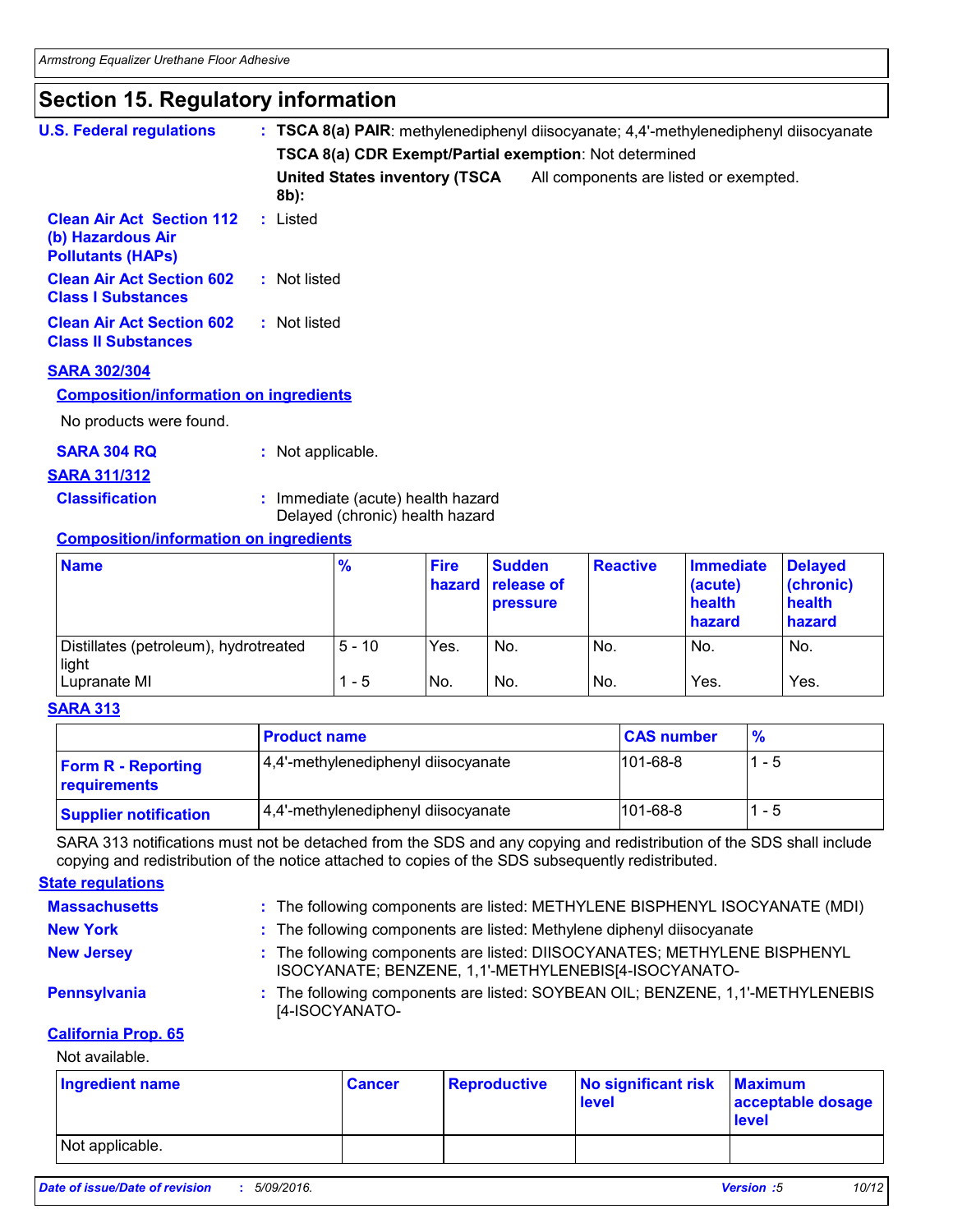## **Section 15. Regulatory information**

#### **Canada**

#### **Canadian lists**

**Canadian NPRI :**

- The following components are listed: Hydrotreated light distillate; Methylenebis (phenylisocyanate)
- **CEPA Toxic substances :** None of the components are listed.
	-

**Canada inventory :** Not determined.

**This product has been classified in accordance with the hazard criteria of the Controlled Products Regulations and the MSDS contains all the information required by the Controlled Products Regulations.**

## **Mexico**

| <b>Classification</b> |  |
|-----------------------|--|
|                       |  |



| <b>International requlations</b> |  |
|----------------------------------|--|
|                                  |  |

| <b>International lists</b>                                                         | : Australia inventory (AICS): Not determined.<br>China inventory (IECSC): Not determined.<br>Japan inventory: Not determined.<br>Korea inventory: Not determined.<br>Malaysia Inventory (EHS Register): Not determined.<br>New Zealand Inventory of Chemicals (NZIoC): Not determined.<br>Philippines inventory (PICCS): Not determined.<br>Taiwan inventory (CSNN): Not determined. |
|------------------------------------------------------------------------------------|--------------------------------------------------------------------------------------------------------------------------------------------------------------------------------------------------------------------------------------------------------------------------------------------------------------------------------------------------------------------------------------|
| <b>Europe</b>                                                                      | : Not determined.                                                                                                                                                                                                                                                                                                                                                                    |
| <b>Chemical Weapons</b><br><b>Convention List Schedule</b><br><b>I</b> Chemicals   | : Not listed                                                                                                                                                                                                                                                                                                                                                                         |
| <b>Chemical Weapons</b><br><b>Convention List Schedule</b><br><b>Il Chemicals</b>  | : Not listed                                                                                                                                                                                                                                                                                                                                                                         |
| <b>Chemical Weapons</b><br><b>Convention List Schedule</b><br><b>III Chemicals</b> | : Not listed                                                                                                                                                                                                                                                                                                                                                                         |

## **Section 16. Other information**

#### **Hazardous Material Information System (U.S.A.)**



**Caution: HMIS® ratings are based on a 0-4 rating scale, with 0 representing minimal hazards or risks, and 4 representing significant hazards or risks Although HMIS® ratings are not required on SDSs under 29 CFR 1910. 1200, the preparer may choose to provide them. HMIS® ratings are to be used with a fully implemented HMIS® program. HMIS® is a registered mark of the National Paint & Coatings Association (NPCA). HMIS® materials may be purchased exclusively from J. J. Keller (800) 327-6868.**

**The customer is responsible for determining the PPE code for this material.**

**National Fire Protection Association (U.S.A.)** *Date of issue/Date of revision* **:** *5/09/201<sup>6</sup> Version :<sup>5</sup> 11/12*